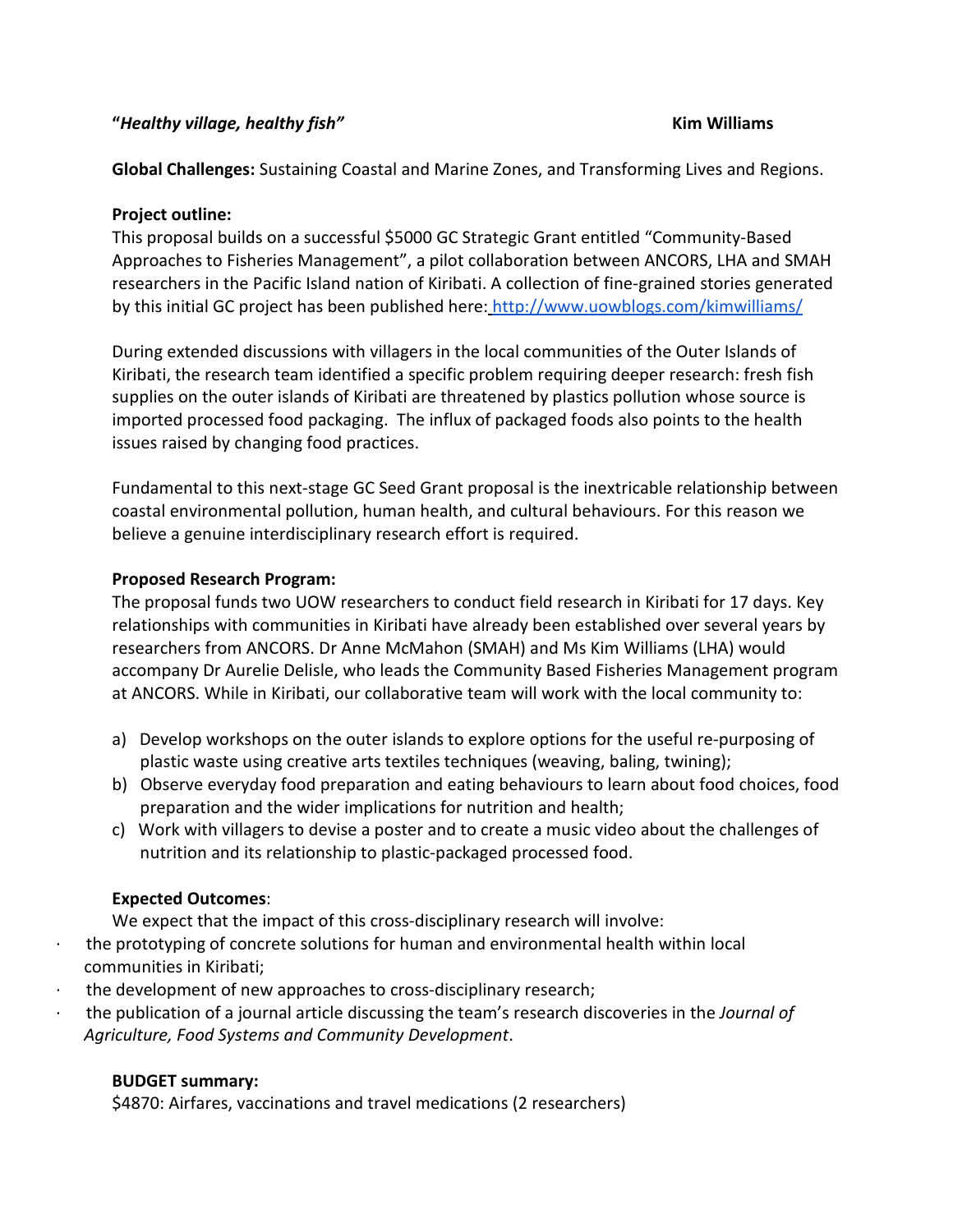\$3240: Accommodation (2 researchers, 17 nights)

\$1340: Daily living expenses in Kiribati (South Tarawa and Outer Islands)

\$ 700: Materials and equipment (hard drives, batteries, SD cards, paper, pens, art materials, tools)

\$4050: Design and production costs for posters and music video

**\$14,200.00 total**

# **Interdisciplinary team:**

The team is comprised of researchers from **LHA** (The Arts English and Media and ANCORS); **SMAH** (Medicine); and **Social Sciences** (Health and Society):

**Dr Lucas Ihlein** (LHA TAEM) – ARC DECRA Research Fellow, and artist, exploring the role of socially engaged art in complex agricultural and environmental management situations. Dr Ihlein will oversee the multi-partner collaboration for this GC project.

**Dr Aurélie Delisle** (LHA ANCORS) – Early Career Research Fellow, environmental social scientist, economist. She leads the Kiribati Community-Based Fisheries Management (CBFM) program and her research travel to Kiribati with the team will be funded through the CBFM program.

**Dr Joanna Russell** (School of Health and Society, Social Sciences) is a Lecturer and ECR in Public Health with a quantitative research approach exploring widespread dietary and health trends. Her research focus is on food security, with experience in Pacific Island Household Income and Expenditure Surveys. In this GC Seed Project she will analyse nutritional and health aspects related to food security in Kiribati.

**Dr Anne-Therese McMahon** (School of Medicine, SMAH) is a Senior Lecturer in Nutrition. She is a dietetics researcher using qualitative methodologies including ethnography, discourse analysis and participatory action research to explore food cultural practices and behaviours. Dr McMahon will travel to Kiribati with the team to conduct participant observation of local food practices.

**Ms Kim Williams** – (LHA TAEM) PhD student of Dr Ihlein; Ms Williams conducted field research in Kiribati with Dr Delisle as part of the initial GC Strategic Grant project, and as a research artist will travel to Kiribati with the team.

**Ms Brooke Campbell** (LHA ANCORS) – Interdisciplinary Research Fellow in Fisheries Governance. Alongside Dr Delisle, Ms Campbell has conducted extensive research in Community Based Fisheries Management in Kiribati and will advise on cultural practices specific to Pacific Island nations.

# **How this project will develop researchers, research capacity and partnerships:**

This project is built upon the Community Based Fisheries Management (CBFM) method of engaging with local communities to identify and address their own problems – a method which underpins the long-standing reciprocal and respectful relationships that ANCORS has developed in Kiribati (Dr Delisle and Ms Campbell). A qualitative and quantitative research focus through the lens of nutrition clarifies the intimate relationship between food sources, ocean resource management and waste (Dr McMahon and Dr Russell). The project builds on the socially